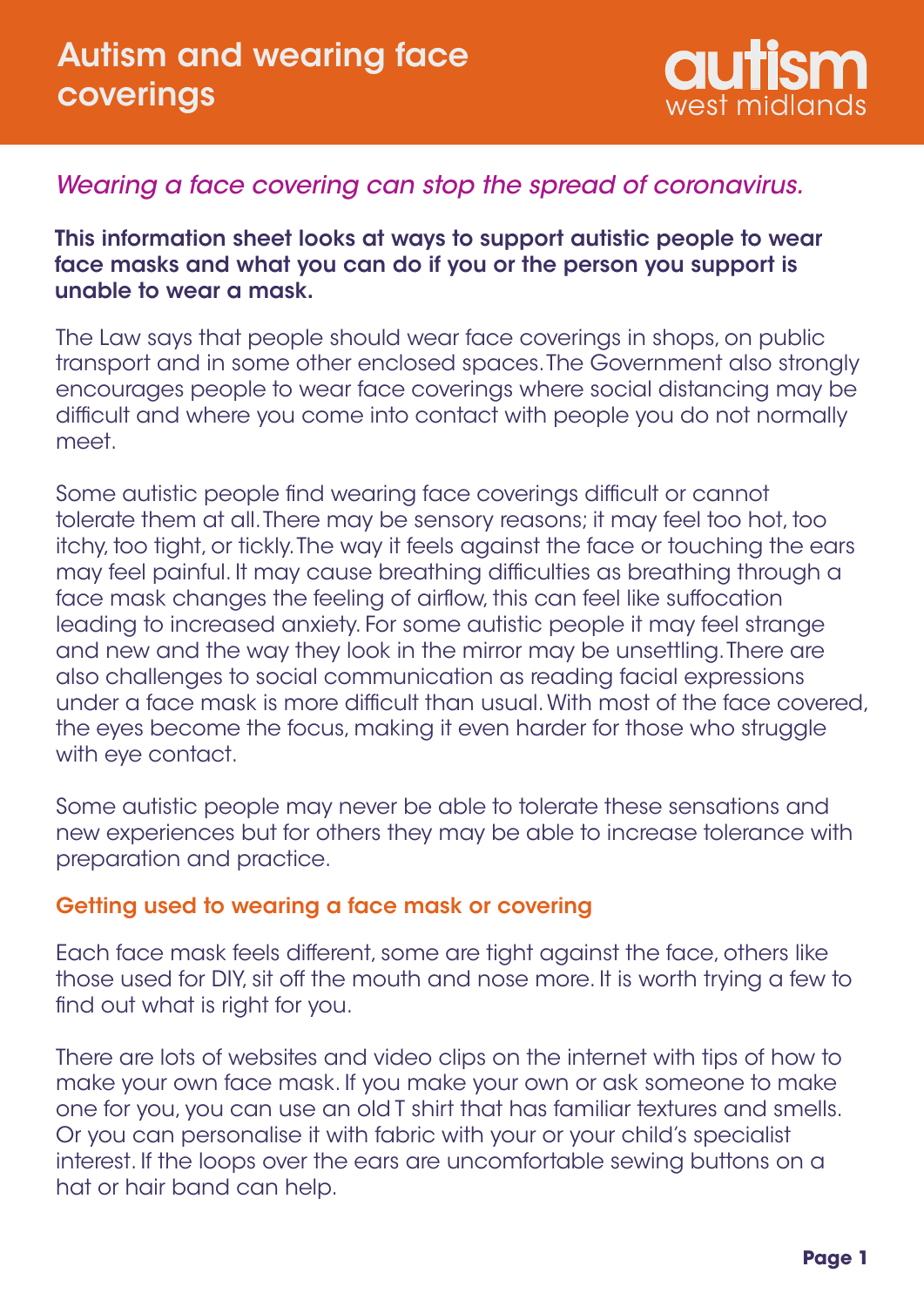

If you can tolerate fragrances then adding a familiar smell may help. If using washable masks you may want to put them inside your clothing for a while after washing to reduce the new laundry smell. Chewing gum or sucking sweets while wearing a mask can also provide distraction and mask smells.

Once you have found the right mask for you, make sure you have a few of the same design. They may feel different when they are hot and damp from your breath so changing them often can help.

Wearing face masks is an important way to stop the spread of coronavirus, so spending time getting used to wearing one can help to protect you and others around you. Start by wearing it at home and getting used to the way you look by looking in the mirror. Wearing it for short periods at first and then increasing the time can help build up tolerance.

## If you or your child are unable to wear a face covering

Some autistic people will never be able tolerate the sensations of face masks. As a result there are important exemptions in place for those who are unable to put on and wear a face covering due to:

- a physical or mental illness or impairment, or disability •
- if it will cause you severe distress •
- to avoid harm or injury to you or others •

Children under the age of 11 are not required to wear face coverings and Public Health England say children under 3 years old should not wear them for safety reasons.

You do not need to prove you are autistic to be exempt but there are many downloadable cards that you can carry that can be helpful if you are challenged. There are links to these at the end of this information sheet.

## Removing your face covering in shops and banks

If you wear a face covering, there may be times when you are asked to remove it in enclosed places. This could be in a bank or post office for identification or in shops when buying age-restricted products like alcohol.